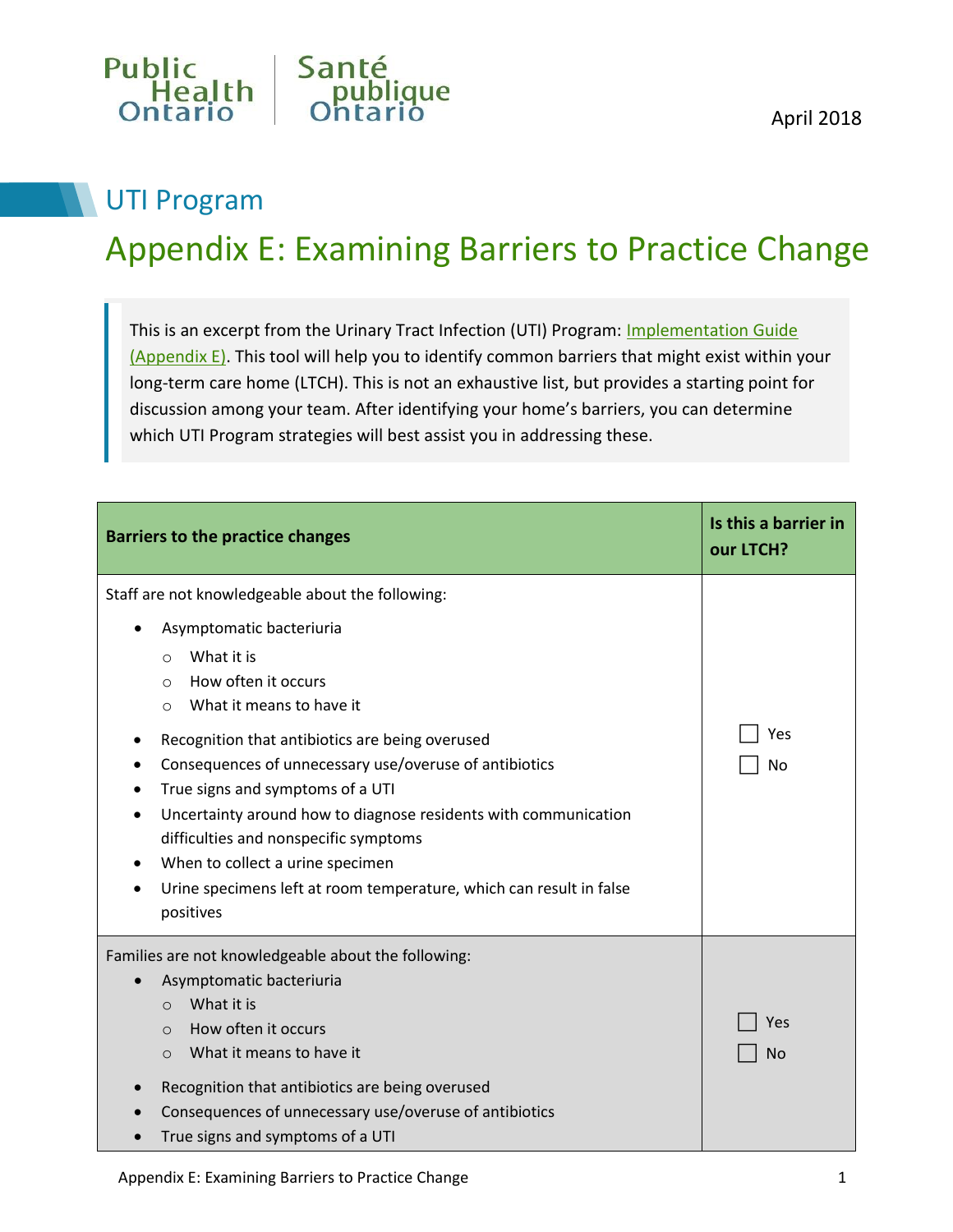| <b>Barriers to the practice changes</b>                                                                                                                                                                                                                          | Is this a barrier in<br>our LTCH? |
|------------------------------------------------------------------------------------------------------------------------------------------------------------------------------------------------------------------------------------------------------------------|-----------------------------------|
| Staff lack skill on how to collect urine specimens for culture and interpret lab<br>results, including the following:                                                                                                                                            |                                   |
| Obtaining a mid-stream sample<br>$\bullet$<br>Using an in/out catheter<br>Interpreting lab results<br>Knowing what contributes to a contaminated result and what the<br>significance of this is                                                                  | Yes<br>No                         |
| Staff lack the skill to support a UTI surveillance system, including data collection,<br>management and analysis:                                                                                                                                                |                                   |
| Do not have tools for UTI surveillance<br>Do not know how to develop tools for UTI surveillance<br>Do not know how to do surveillance (e.g., daily rounds; questions to ask;<br>process vs. outcome surveillance)<br>Do not know how to compile and analyze data | Yes<br><b>No</b>                  |
| Due to staff turnover, new staff are not educated on the UTI Program                                                                                                                                                                                             | Yes<br>No                         |
| There is poor communication among the care team (verbal and/or documented)<br>as to why a culture is sent for testing                                                                                                                                            | Yes<br>No                         |
| There is poor communication (verbal and/or documented) between staff and<br>families about why a culture is sent for testing                                                                                                                                     | Yes<br>No                         |
| Our organizational culture has supported nursing staff in sending urine cultures for<br>testing even when a resident does not have the clinical signs and symptoms of a UTI                                                                                      | Yes<br>No                         |
| Our organization does not have policies and procedures with sufficient detail on UTI<br>assessment and management practices, or policies and procedures that are aligned<br>with current best practices                                                          | Yes<br>No                         |
| Urine specimens are left at room temperature, which can result in false positives                                                                                                                                                                                | Yes<br>No                         |
| There is a lack of support from the director/administrator/leadership/ corporation<br>for making a change                                                                                                                                                        | Yes<br>No                         |